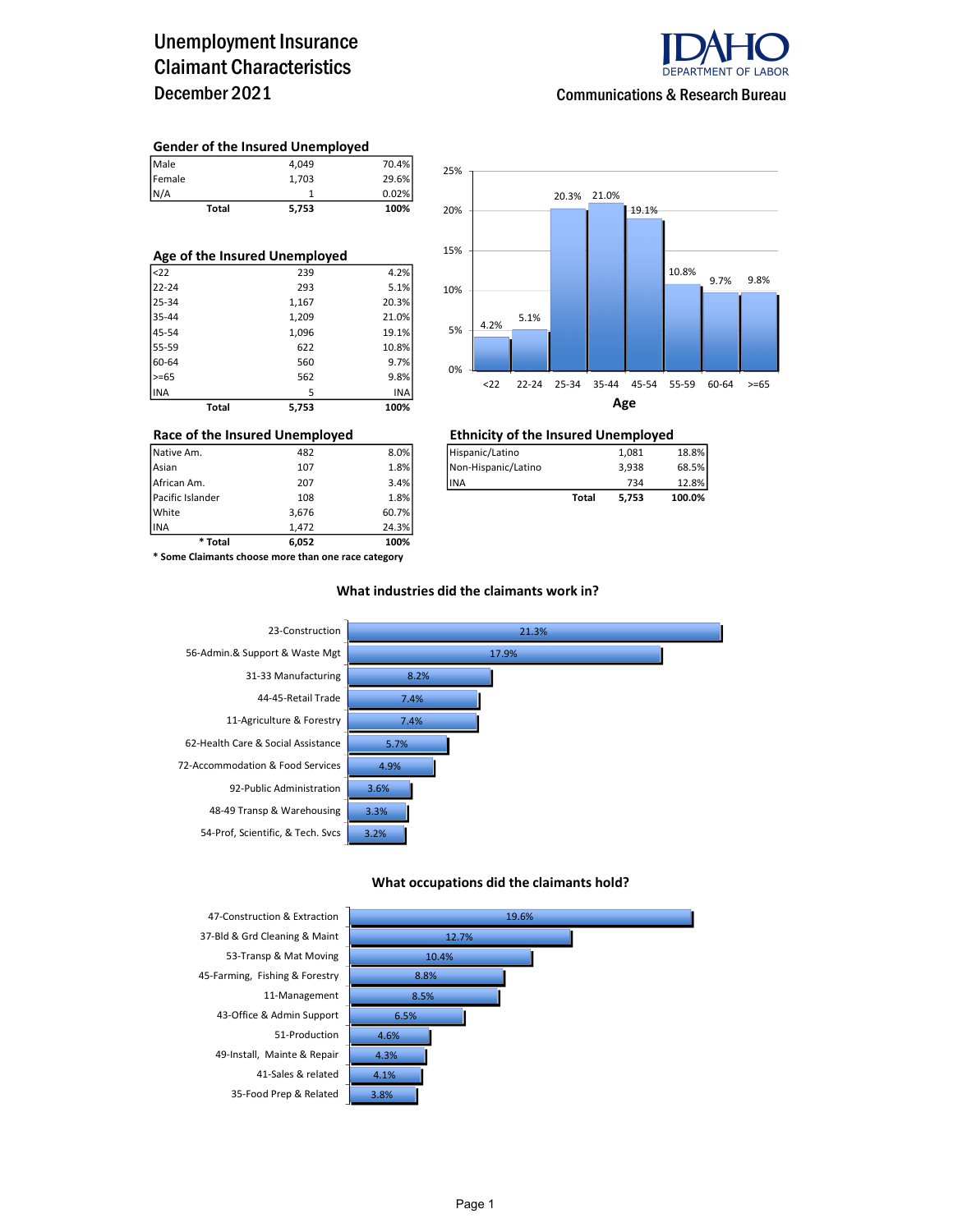# Unemployment Insurance Claimant Characteristics



## December 2021 Communications & Research Bureau

| <b>Demographics</b>                                          | <b>December</b><br>2021 |       | <b>November</b><br>2021 |       | <b>Monthly</b><br><b>Difference</b> | <b>December</b><br>2020 |       | Yearly<br><b>Difference</b> |
|--------------------------------------------------------------|-------------------------|-------|-------------------------|-------|-------------------------------------|-------------------------|-------|-----------------------------|
|                                                              |                         |       |                         |       |                                     |                         |       |                             |
| Gender:                                                      |                         |       |                         |       |                                     |                         |       |                             |
| Male                                                         | 4,049                   | 70.4% | 1,923                   | 57.8% | 2,126                               | 7,162                   | 61.8% | $-3113$                     |
| Female                                                       | 1,703                   | 29.6% | 1,401                   | 42.1% | 302                                 | 4,426                   | 38.2% | $-2723$                     |
| <b>INA</b>                                                   | $\mathbf{1}$            | 0.0%  | $\overline{2}$          | 0.1%  | $-1$                                | 5                       | 0.0%  | -4                          |
| <b>Total</b>                                                 | 5,753                   |       | 3,326                   |       | 2,427                               | 11,593                  |       | $-5840$                     |
| Race: NOTE: Claimants may choose more than one Race category |                         |       |                         |       |                                     |                         |       |                             |
| Native American                                              | 482                     | N/A   | 280                     | N/A   | 202                                 | 770                     | N/A   | $-288$                      |
| Asian                                                        | 107                     | N/A   | 106                     | N/A   | $\mathbf{1}$                        | 255                     | N/A   | $-148$                      |
| African American                                             | 207                     | N/A   | 116                     | N/A   | 91                                  | 317                     | N/A   | $-110$                      |
| Pacific Islander                                             | 108                     | N/A   | 74                      | N/A   | 34                                  | 171                     | N/A   | $-63$                       |
| White                                                        | 3,676                   | N/A   | 2,378                   | N/A   | 1,298                               | 8,026                   | N/A   | $-4350$                     |
| <b>INA</b>                                                   | 1,472                   | N/A   | 1,504                   | N/A   | $-32$                               | 5,686                   | N/A   | $-4214$                     |
|                                                              |                         |       |                         |       |                                     |                         |       |                             |
| Ethnicity:                                                   |                         |       |                         |       |                                     |                         |       |                             |
| Hispanic/Latino                                              | 1,081                   | 18.8% | 461                     | 13.9% | 620                                 | 1,850                   | 16.0% | $-769$                      |
| Non-Hispanic/Latino                                          | 3,938                   | 68.5% | 2,436                   | 73.2% | 1,502                               | 8,160                   | 70.4% | $-4222$                     |
| <b>INA</b>                                                   | 734                     | 12.8% | 429                     | 12.9% | 305                                 | 1,583                   | 13.7% | $-849$                      |
| Age:                                                         |                         |       |                         |       |                                     |                         |       |                             |
| $22$                                                         | 239                     | 4.2%  | 88                      | 2.6%  | 151                                 | 451                     | 3.9%  | $-212$                      |
| 22-24                                                        | 293                     | 5.1%  | 131                     | 3.9%  | 162                                 | 626                     | 5.4%  | $-333$                      |
| 25-34                                                        | 1,167                   | 20.3% | 628                     | 18.9% | 539                                 | 2,340                   | 20.2% | $-1173$                     |
| 35-44                                                        | 1,209                   | 21.0% | 694                     | 20.9% | 515                                 | 2,256                   | 19.5% | $-1047$                     |
| 45-54                                                        | 1,096                   | 19.1% | 676                     | 20.3% | 420                                 | 2,197                   | 19.0% | $-1101$                     |
| 55-59                                                        | 622                     | 10.8% | 391                     | 11.8% | 231                                 | 1,197                   | 10.3% | $-575$                      |
| 60-64                                                        | 560                     | 9.7%  | 340                     | 10.2% | 220                                 | 1,063                   | 9.2%  | $-503$                      |
| $>= 65$                                                      | 562                     | 9.8%  | 369                     | 11.1% | 193                                 | 1,446                   | 12.5% | $-884$                      |
| <b>Total</b>                                                 | 5,748                   |       | 3,317                   |       | 2,431                               | 11,576                  |       | $-5828$                     |